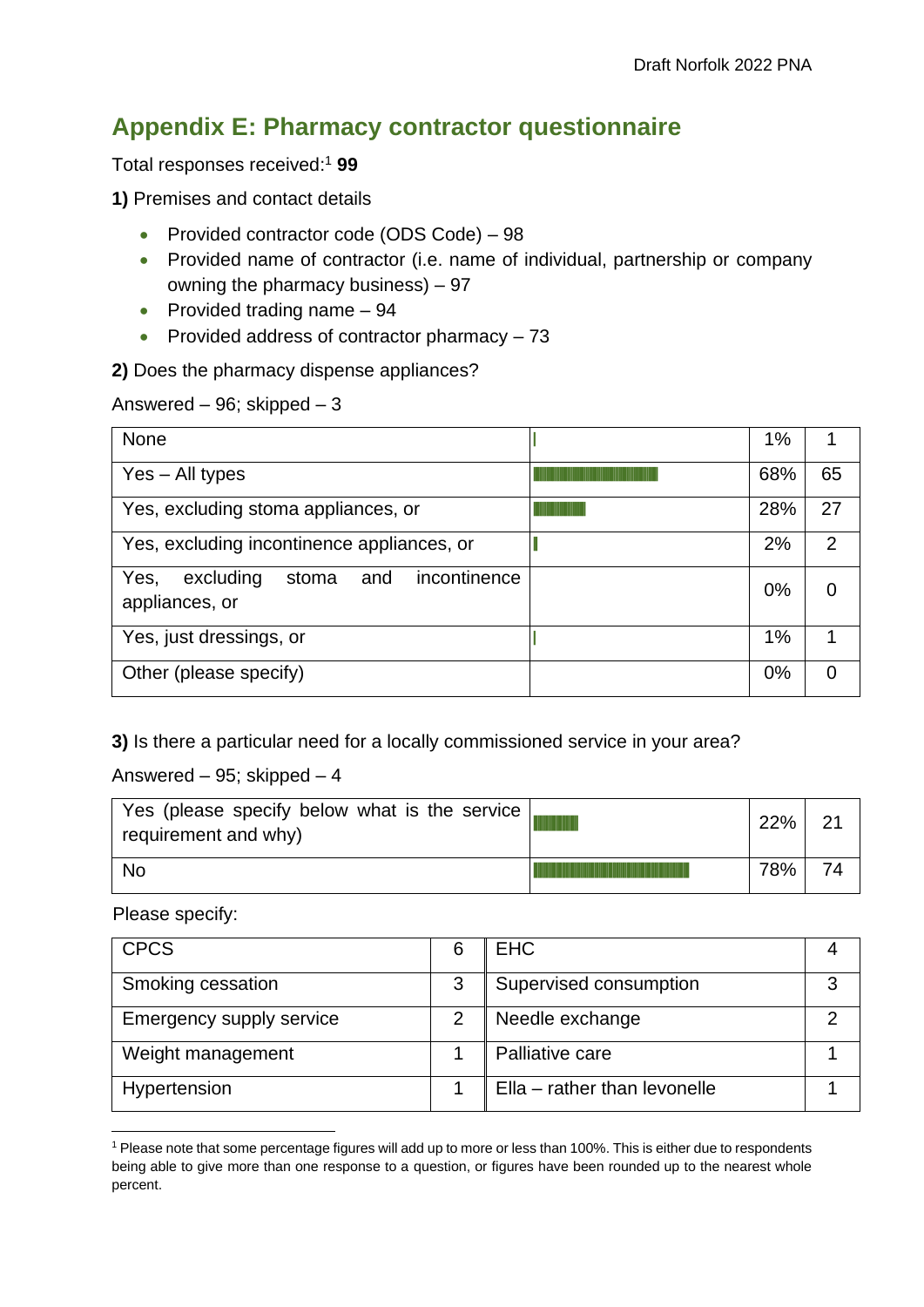| Independent prescribing                                            | Out -ofhours service              |  |
|--------------------------------------------------------------------|-----------------------------------|--|
| UTI antibiotics, impetigo treatment,<br>conjunctivitis in children | C-Card and vaccinations           |  |
| Blood pressure and blood glucose                                   | <b>Cholesterol and BMI checks</b> |  |
| Diabetes screening with Hb1aC test                                 | Unsure, as new to the area        |  |

**4)** Non-commissioned services: Does the pharmacy provide any of the following?

Answered – 96; skipped – 3

| Collection of prescriptions from GP practices               |   |     |    |  |  |
|-------------------------------------------------------------|---|-----|----|--|--|
| Yes                                                         |   | 92% | 88 |  |  |
| No                                                          | Ш | 8%  | 8  |  |  |
| Delivery of dispensed medicines - Selected patient groups   |   |     |    |  |  |
| Yes                                                         |   | 86% | 76 |  |  |
| <b>No</b>                                                   |   | 14% | 12 |  |  |
| Delivery of dispensed medicines - Selected areas            |   |     |    |  |  |
| Yes                                                         |   | 44% | 38 |  |  |
| <b>No</b>                                                   |   | 56% | 48 |  |  |
| Delivery of dispensed medicines - Free of charge on request |   |     |    |  |  |
| Yes                                                         |   | 58% | 52 |  |  |
| <b>No</b>                                                   |   | 42% | 37 |  |  |
| Delivery of dispensed medicines - With charge               |   |     |    |  |  |
| Yes                                                         |   | 56% | 50 |  |  |
| No                                                          |   | 44% | 40 |  |  |

Please list your criteria for selected patient groups:

| Elderly/frail/housebound   | 41 | Any criteria as charged |  |
|----------------------------|----|-------------------------|--|
| End of life free of charge |    | All patient groups      |  |
| Care homes                 |    | Stoma/emergency supply  |  |

Please list your criteria for selected areas:

| Locally       | All of England |  |
|---------------|----------------|--|
| 5-mile radius | 3-mile radius  |  |